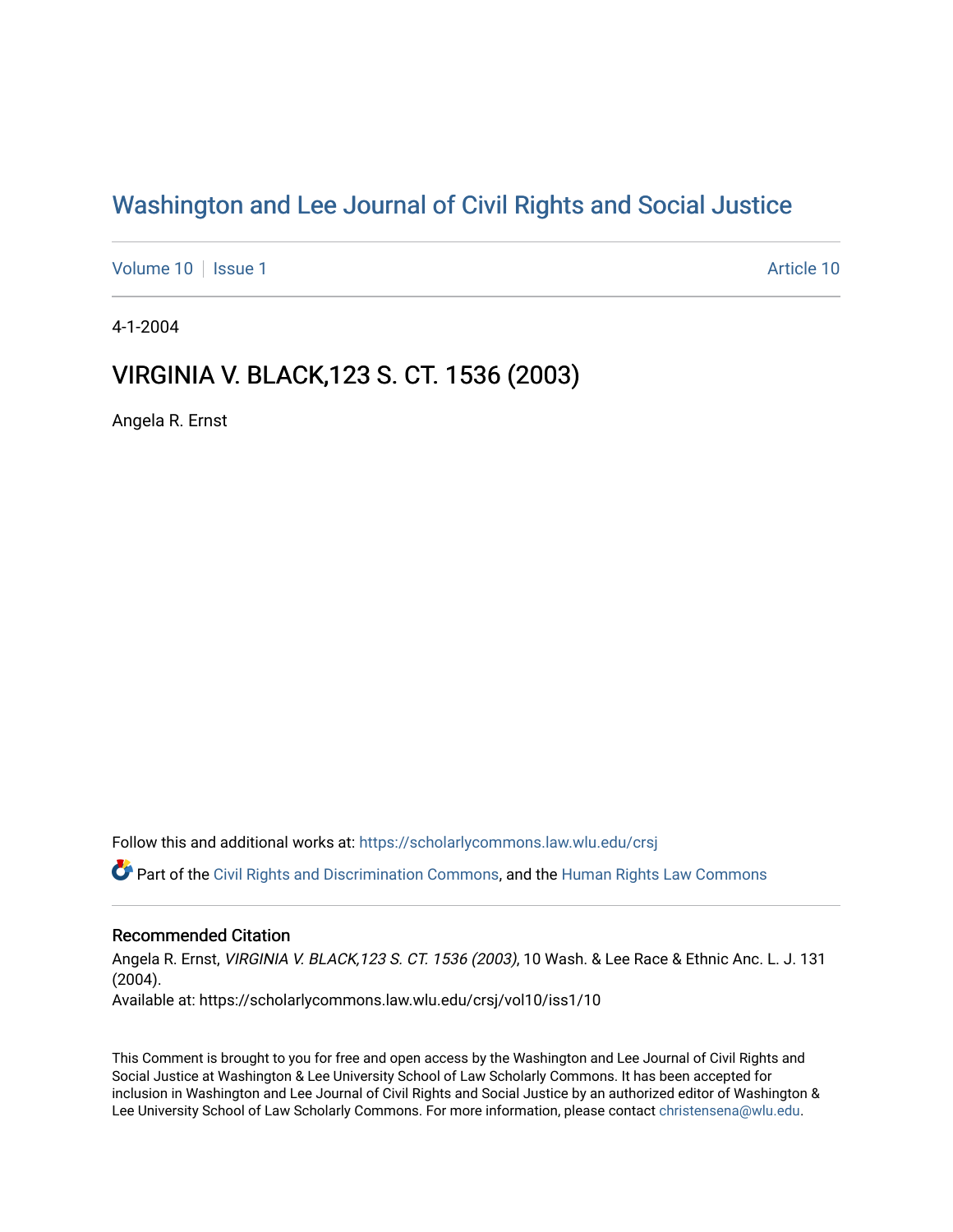## **VIRGINIA V. BLACK, 123 S. CT. 1536 (2003)**

### **FACTS**

On August 22, 1998, respondent Barry Black led a Ku Klux Klan rally on private property with the owner's permission.<sup>1</sup> At the conclusion of the rally, the crowd burned a large cross several hundred yards from a road.<sup>2</sup> Rebecca Sechrist, who watched the rally, reported that the cross-burning caused her to feel "awful" and "terrible."3 A sheriff arrested Black and charged him with burning a cross in violation of Virginia's cross-burning statute.<sup>4</sup> The statute (Section 18.2-423) provides that cross-burning with the intent to intimidate any person or group of persons is a class C felony.<sup>5</sup> It further states that "[a]ny such burning of a cross shall be prima facie evidence of an intent to intimidate a person or group of persons.<sup>16</sup> The trial judge instructed the jury that intent to intimidate requires a motive to intentionally place a person in fear of bodily harm and that "the burning of a cross by itself is sufficient evidence from which you may infer the required intent."7 The jury found Black guilty and fined him **\$2500.8**

Respondents Richard Elliott and Jonathan O'Mara attempted to burn a cross on the yard of their neighbor, James Jubilee.<sup>9</sup> Jubilee, an African-American, had previously complained to Elliott's mother about her son's backyard firing range.'0 On May 2, 1998, Elliot and O'Mara retaliated by burning a cross on Jubilee's property.<sup>11</sup> The next morning, Jubilee discovered the partially burned cross and became "very nervous," fearing future incidents.<sup>12</sup> Elliot and O'Mara were charged with attempted crossburning and conspiracy to commit cross-burning.<sup>13</sup> O'Mara pled guilty to both counts, but reserved the right to challenge the constitutionality of the cross-burning statute. $^{14}$ 

During Elliot's trial, the judge instructed the jury that the Commonwealth had to prove that the defendant actually intended to commit cross-burning, that he did an act in furtherance of this intent, and that he

**I** Virginia v. Black, **123** S. Ct. 1536, 1542 (2003).

**2** Id.

 $\frac{3}{4}$   $\frac{1}{4}$ 

 $\frac{4}{5}$  *Id.* VA. **CODE ANN. §** 18.2-423 (Michie 1996).

 $\frac{6}{10}$ 

**7** Virginia v. Black **123 S.** Ct. **1536,** 1542 (2003).

s **Id.**

**Id.** at 1542-43. **to** Id. at 1543.

- $11$  *Id.*
- $12$  **Id.**
- $13$  *Id.*
- $14$  *Id.*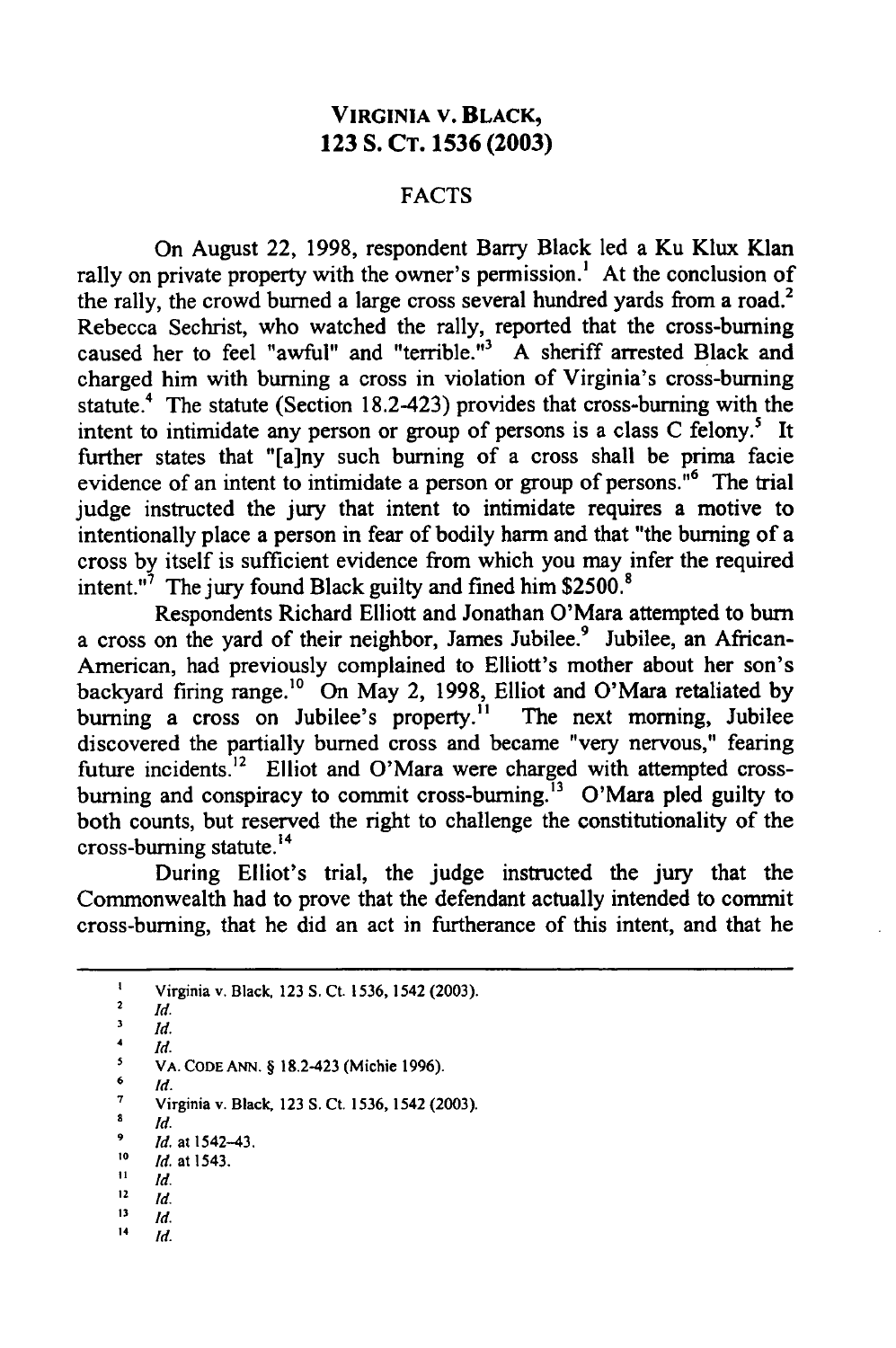intended to intimidate people.<sup>15</sup> The court did not define the meaning of "intimidate" nor include the prima facie evidence provision of Section 18.2- 423.<sup>16</sup> The jury found Elliott guilty and sentenced him to ninety days in jail and a  $$2500$  fine.<sup>17</sup>

The Virginia Court of Appeals affirmed both convictions.<sup>18</sup> On appeal, the Virginia Supreme Court held Section 18.2-423 unconstitutional on its face because it was indistinguishable from a similar type of ordinance found unconstitutional in *R.A. V. v. City of St. Paul.'9* The court held that Section 18.2-423 discriminated on the basis of content of speech.<sup>20</sup> In the alternative, the court decided that the prima facie evidence section made the statute overbroad, increased the probability of prosecution, and effectively chilled free speech.<sup>2</sup>

#### HOLDING

The United States Supreme Court held that Section 18.2423 was constitutional because it banned all cross burning with intent to intimidate and did not limit the intimidation to defined groups or opinions.<sup>22</sup> A plurality held that the prima facie evidence provision rendered the statute unconstitutional on its face as interpreted in the jury instructions at respondent Black's trial.<sup>23</sup> The Court affirmed the Virginia Supreme Court's ruling to vacate respondent Black's conviction.<sup>24</sup> The Court also vacated the judgment of the Virginia Supreme Court and remanded the cases of respondents Elliott and O'Mara for further proceedings.<sup>25</sup>

#### ANALYSIS

Justice O'Connor, writing for the Court, began the opinion **by** reciting the history of the Ku Klux Klan and cross-burning in the United

**<sup>&#</sup>x27;** *5 Id .* **<sup>16</sup>***Id.*

 $17 \quad \overline{Id}$ .

 $^{18}$  *Id.* 

**<sup>19</sup>**R.A.V. v. City of St. Paul, **505 U.S. 377 (1992).** The Court examined a local ordinance that banned symbolic conduct that would arouse "anger, alarm, or resentment in others on the basis of race, color, creed, religion, or gender." *Id.* at **380.** The Court held that the city of St. Paul could not impose special prohibitions on speakers who expressed views on certain disfavored subjects, such as race, color or creed but ignore other speech which also provoked violence, such ideas that expressed hostility towards political affiliation or sexual preference. *See id.* at **391-93.**

**<sup>20</sup>** Virginia v. Black **123 S.** Ct. **1536,** 1543 **(2003).**

 $21$  *Id.* 

**<sup>22</sup>** *Id.* at 1549.

**<sup>23</sup>** *d.* at 1541.

<sup>24</sup> *Id.* at **1552.**

 $25$  *Id.*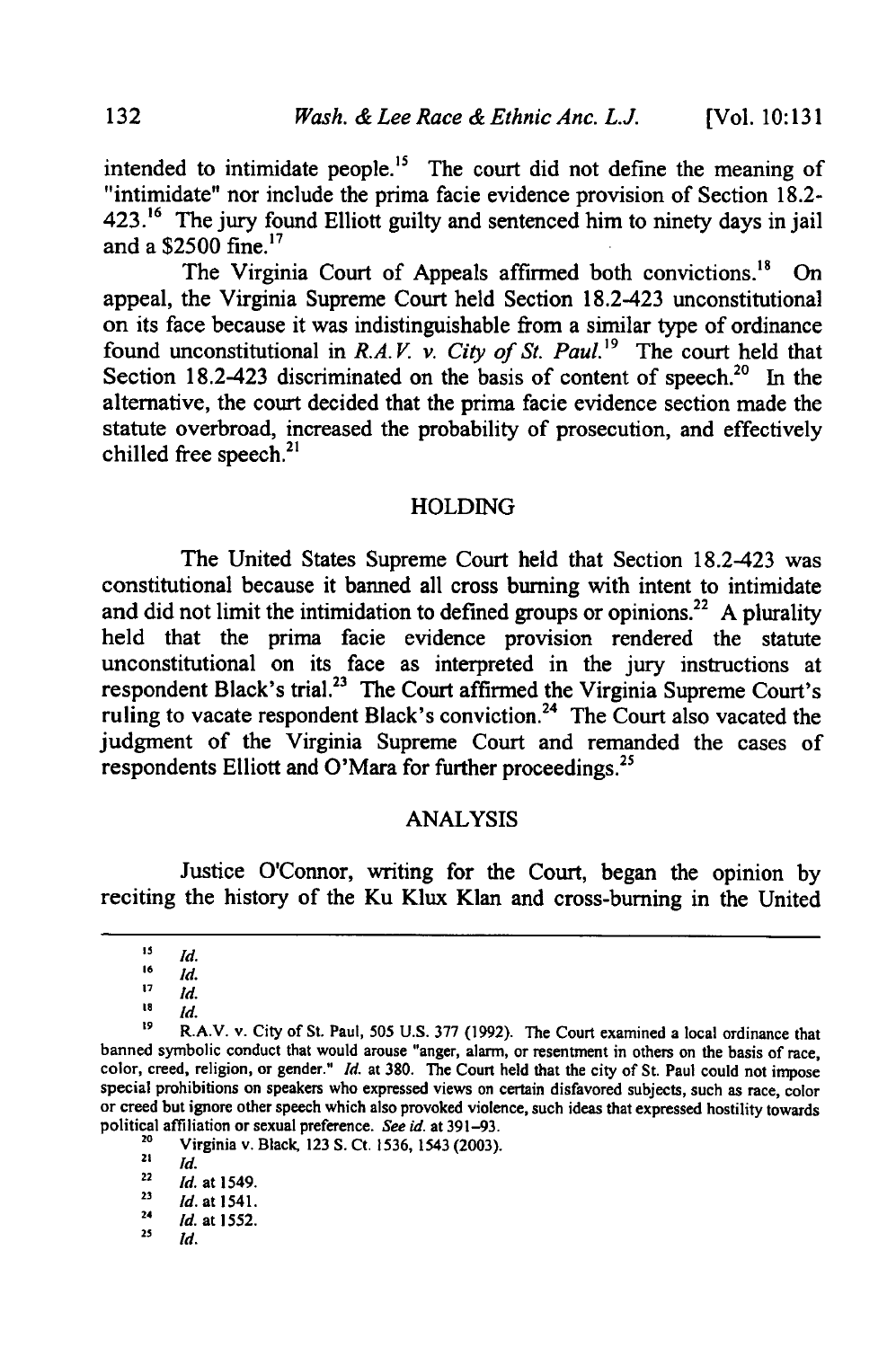**2004]**

States. The Court found that people employed cross-burning as a means to threaten or intimidate others, as well as to warn the viewer of future threats of violence.<sup>26</sup> Additionally, the Court found that a burning cross is a symbol of hate no matter who conveys the message and regardless of whether the message is political or intended to intimidate. $27$ 

The Court noted that the government may not prohibit certain ideas even if most of society finds the idea offensive, disagreeable, or false.<sup>28</sup> This protection applies to both symbolic or expressive conduct as well as actual speech.<sup>29</sup> In earlier cases, the Court had held that the First Amendment's protections are not absolute and that the government may regulate certain types of speech when an overriding societal interest in order or morality exists.<sup>30</sup> For example, the government can restrict speech that causes injury or incites a breach of the peace.<sup>31</sup> Additionally, the government may prohibit fighting words that provoke a violent reaction and true threats that communicate an intention to perform unlawful violence aimed at a particular person or group.<sup>32</sup>

The Court held in *R.A.V. v. City of St. Paul* that "when the basis for the content discrimination consists entirely of the very reason the entire class of speech at issue is proscribable, no significant danger of viewpoint discrimination exists. $133$  For example, the government may prohibit threats of violence against the President because all threats of violence against the President are outside First Amendment protection.<sup>34</sup> However, the state could not prohibit speech that is constitutionally protected, such as outlawing threats against the President based solely on political views, because the prohibited speech would not be classified on the reason that the entire class of speech was proscribable. $35$ 

After reviewing the restrictions on free speech and its opinion in *R.A.V.*, the plurality found Section 18.2-423 constitutional because the

**30** *Id. See e.g.* R.A.V. v. City of St. Paul, **505** U.S. **377 (1992);** Chaplinsky v. New Hampshire, 315 U.S. 568 (1942).<br><sup>31</sup> Virginia v. Black, 123 S. Ct. 1536, 1547 (2003) (citing *Chaplinsky*, 315 U.S. at 572).<br><sup>32</sup> Id. at 1547–48 (citing Cohen v. California, 403 U.S. 15 (1971); Brandenburg v. Ohio, 395 U.S.

444 (1969)).

**33** R.A.V. v. City of St. Paul, 505 U.S. 377, 388 (1992).

<sup>34</sup> *Id.* The Court in *R.A.V.* provided two more examples of proscribable subcategories of speech. In the first example, the Court said that a state might choose to prohibit only that obscenity which is the most patently offensive in its prurience. This is known as the core prurience example. The final example stated that the government may regulate price advertising in one industry but not another because of the risk off fraud. Fraudulent speech does not have any First Amendment protection. These three examples constitute what has become termed the particularly virulent speech exception. Id.

*25* Black, **123 S.** Ct. at 1549.

**<sup>26</sup>** *Id.* at 1545.

**<sup>27</sup>** *Id.* at 1546-47.

**<sup>28</sup>** *Id.* at 1547.

**<sup>29</sup>** *Id.*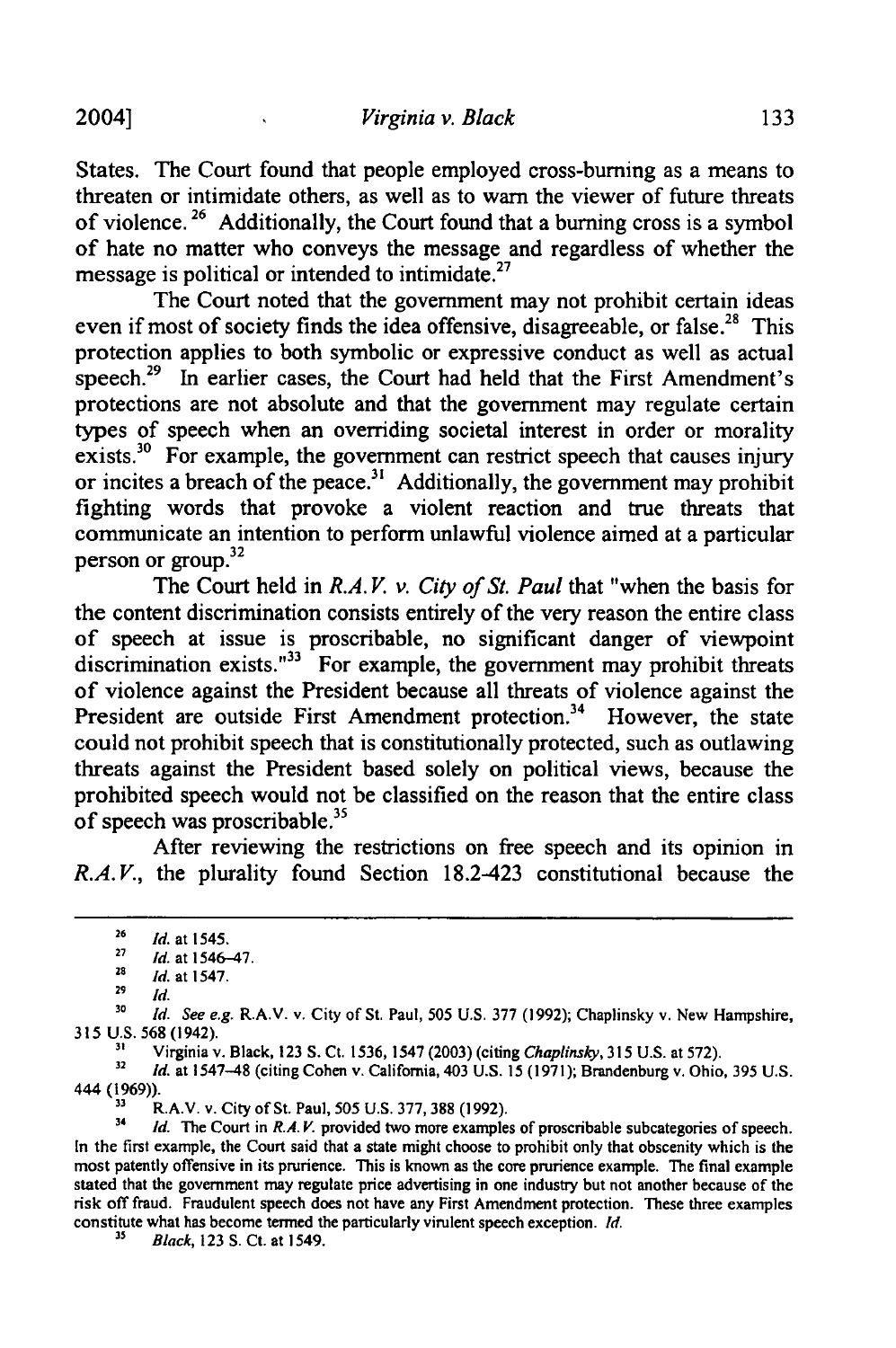statute banned all cross-burning with intent to intimidate.<sup>36</sup> Unlike the local ordinance in *R.A.V.*, which concerned banning conduct that aroused anger based on race, color, creed, religion, or gender, the Virginia statute did not discriminate on the basis of content.<sup>37</sup> Anyone who burns a cross in Virginia with the intent to intimidate breaks the law, without any limitations.<sup>38</sup> The Court found that Virginia could constitutionally ban cross-burning with intent to intimidate because cross-burning is a particularly virulent form of intimidation.39 Therefore, because Virginia could prohibit all intimidating messages, Virginia could choose to regulate this subset of messages due to the history of violence associated with cross-burning and the likelihood to inspire fear.4°

After ruling on the constitutionality of Section 18.2-423, the Court examined the statute's prima facie evidence provision. The Virginia Supreme Court had not interpreted the meaning of this provision and therefore the Court relied on the jury instruction used in respondent Black's trial.<sup>41</sup> The trial judge had instructed the jury that the burning of a cross created prima facie evidence from which the required statutory intent could be inferred.<sup>42</sup> The plurality held that the prima facie evidence provision allowed a jury to convict a defendant in almost every case, especially when a defendant chose not to put on a defense.<sup>43</sup> The provision appeared to allow one to be found guilty solely because he or she burned a cross, without any inquiry into the defendant's intent.<sup>44</sup>

Therefore, the Court found the prima facie evidence provision unconstitutional because it prohibited many types of constitutional free speech and created an unacceptable risk of suppressing ideas.<sup>45</sup> The instruction failed to distinguish between cross-burning done to intimidate and cross-burning done for any other reason.<sup>46</sup> The Court held that because the interpretation of the prima facie evidence provision within the jury instruction was unconstitutional, the provision in Section 18.2-423 was unconstitutional on its face.<sup>47</sup> The Court stated, however, that the lower

 $42$  *Id.*  $43$  *id.* 

**"** *Id.* at **1550-51.** *<sup>45</sup>Id.* at 1551.

*47 Id.* at 1552.

**<sup>36</sup>** *Id.* at 1548.

*<sup>37</sup> Id.* at 1549-50 (citing RA. v. City of St. Paul, 505 U.S. 377, 391 (1992)). *<sup>39</sup>Id.* at 1548.

**<sup>39</sup>***Id.* at 1549-50.

<sup>40</sup>*Id.* at 1549.

*<sup>41</sup> id.* at 1550.

 $\frac{46}{47}$  *Id.*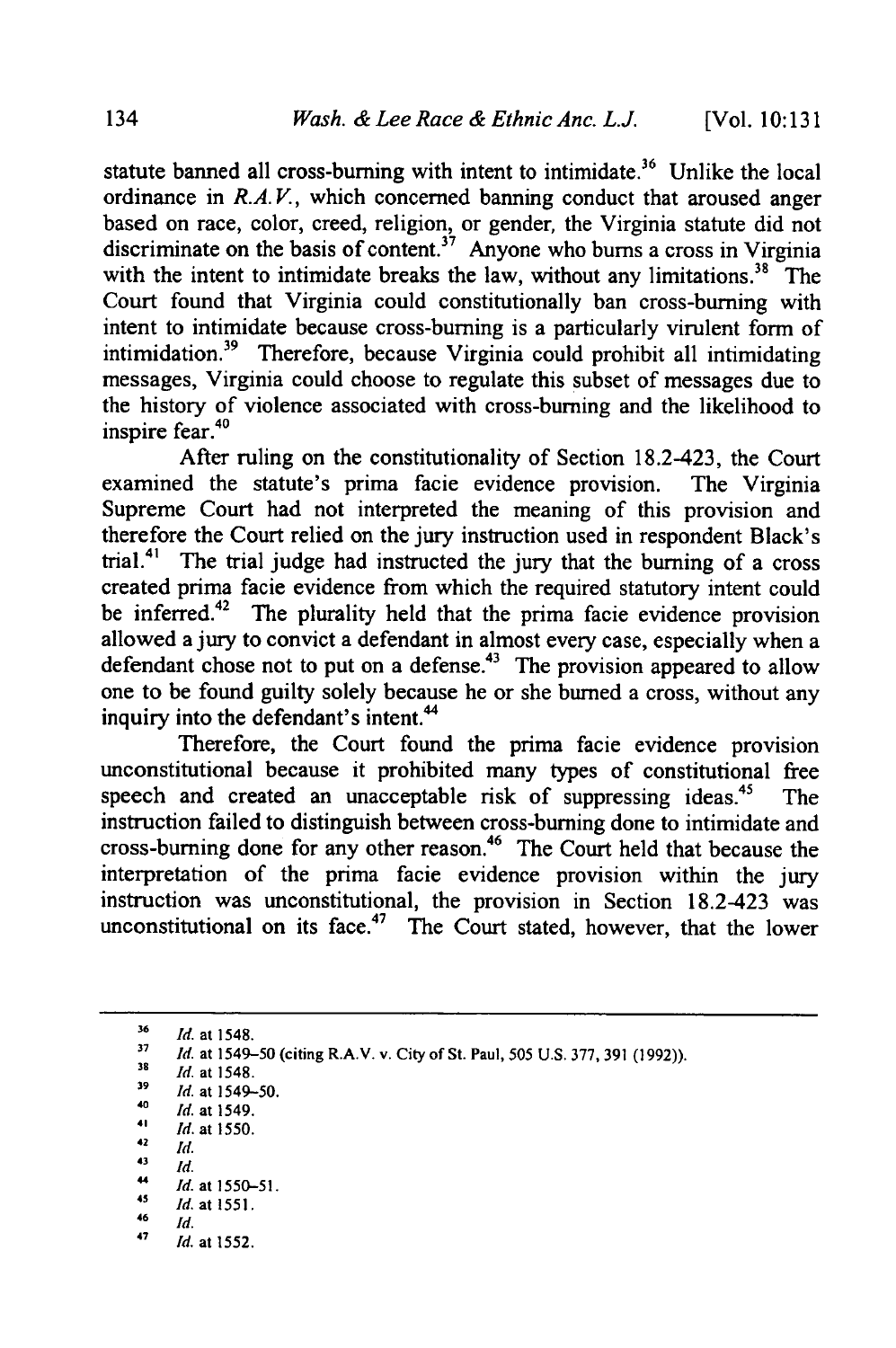courts may interpret the provision in a different manner to avoid the Supreme Court's constitutional objections.48

The Court thus affirmed the Virginia Supreme Court's holding that respondent Black's conviction could not stand. **9** 'Additionally, the Court vacated the Virginia Supreme Court's judgment regarding respondents Elliott and O'Mara and remanded their cases for further proceedings.<sup>50</sup>

#### CONCURRING AND DISSENTING OPINIONS

Justice Scalia's opinion focused on the overbreadth analysis of Virginia Code Section 18.2-423. He wrote separately to explain why no justification existed for the decision to invalidate the statute on its face due to the prima facie evidence provision.<sup>51</sup> Justice Scalia first examined what constitutes prima facie evidence. Virginia defines prima facie evidence as evidence that suffices, on its own, to establish a particular fact.<sup>52</sup> According to Justice Scalia, this definition allowed the defendant to present rebuttal evidence to the jury.<sup>53</sup>

Justice Scalia stated that in an overbreadth analysis, the Supreme Court normally examines whether individuals who engage in protected free speech may be convicted, as opposed to arrested or prosecuted.<sup>54</sup> He noted that the plurality's approach correctly focused on the question of conviction. 55 However, he argued that the plurality wrongly concluded that the possibility of these convictions facially invalidated Section 18.2-423.<sup>56</sup> Justice Scalia stated that the only people that the plurality deemed to be convicted wrongly were those who chose not to present a defense.<sup>57</sup> According to Justice Scalia, this small class of people did not give rise to an overbreadth challenge because this class did not produce a substantial number of impermissible applications.<sup>58</sup> Justice Scalia recognized that while some innocent individuals may be subject to conviction, they may still challenge their convictions on a case-by-case basis.<sup>59</sup>

Justice Scalia next argued that the Court incorrectly based its understanding of the prima facie evidence provision solely on the jury

 $48$  *Id.*  $\frac{49}{50}$  *Id.* 

- **51** *Id.*
- 52 *Id.* at 1553.
- $\frac{53}{54}$  *Id.*  $\frac{54}{55}$  *Id.* at 1554.
- **55** *Id.*
- **56** *Id.*
- **<sup>57</sup>***Id.*
- **59** *Id.* at 1555-56.
- *59 d.* at 1554.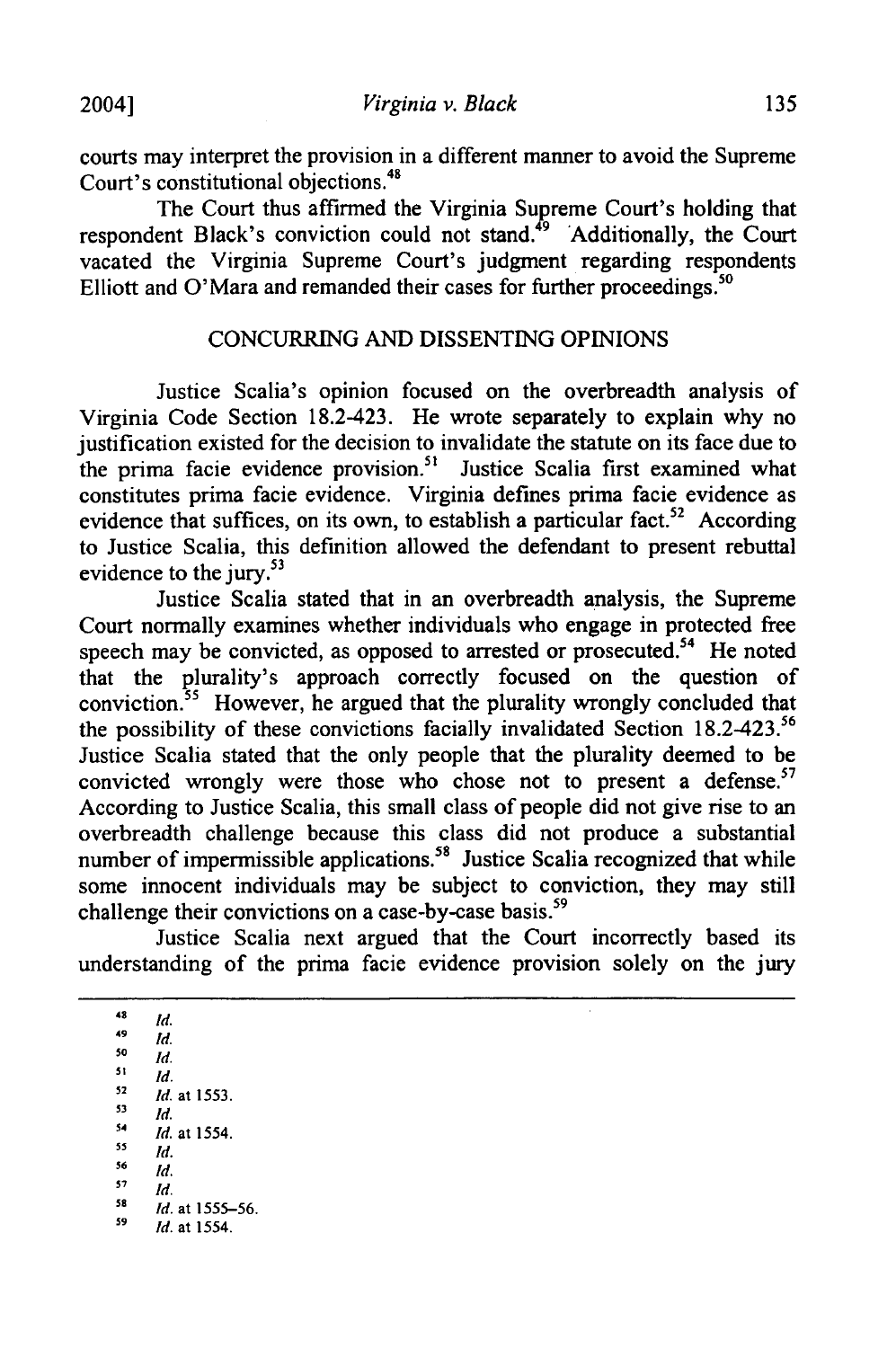instructions. 60 He knew of no cases in which an ambiguous statute became interpreted solely by a jury instruction and he argued that jury instructions that do not state the law correctly should be refused, instead of treated as binding.<sup>61</sup> According to Justice Scalia, the Court would normally adopt ar alternative reading if available to make the statute constitutional.<sup>62</sup> In this case, Justice Scalia would have relied on the Virginia Supreme Court's interpretation, namely that prima facie evidence only assisted the Commonwealth and did not allow the jury to ignore rebuttal evidence.<sup>63</sup> Justice Scalia would have permitted the Commonwealth to retry Black under a different jury instruction rather than vacating Black's conviction and dismissing the indictment against him.<sup>64</sup>

Justice Souter disagreed with the majority because Section 18.2-423 did not qualify for the virulence exception provided within *R.A. V. v. City of St. Paul.*<sup>65</sup> The Court in *R.A.V.* provided this virulence exception to allow content based subclasses of categorically proscribable expression if that subcategory was based completely on the reason the entire class of speech at issue was proscribable.<sup>66</sup> According to Justice Souter, none of the three examples of the virulence exception provided in *R.A.V.* resembled the present case.<sup>67</sup> First, he concluded that no similarity between Section 18.2-423 and the core prurience example existed.<sup>68</sup> He reasoned that although the Virginia legislature might have prohibited cross-burning due to its power to intimidate, it may also have done so due to disapproval of the message of white supremacy, which would not qualify as a general proscription against intimidation.69 Justice Souter then found that the third example dealt with commercial speech and was not applicable in this case.<sup>70</sup>

Justice Souter then looked at the second virulence exception example, which concerns threats aimed at the President.<sup>71</sup> He stated that courts view threats against the President with an objective standard based on the threat of violence and not by reference to the content of the message or viewpoint of the messenger.<sup>72</sup> However, a content-based proscription of cross-burning appeared to Justice Souter to be a subtle effort not only to ban

- **67** Virginia v. Black, 123 **S.** Ct. 1536, 1560 (2003). *<sup>68</sup>Id.* (referring to *R.A. V.,* **505 U.S.** at **388).**
- **69** *Id.*
- 
- **70** *Id.* (referring to *R.A. V.,* 505 U.S. at 388-89).
- *71 Id.* (referring to *R.A. V.,* 505 U.S. at **388).**
- *72 Id.* (referring to *R.A. V., 505* **U.S.** at 388).

**<sup>60</sup>** *Id.* at 1557.

**<sup>61</sup>** *Id.*

**<sup>62</sup>** *Id.*

**<sup>63</sup>** *Id.* at 1557-58.

*<sup>64</sup> Id.* at 1558-59. **65** *Id.* at 1559.

**<sup>66</sup>**RA. v. City of St. Paul, 505 U.S. 377, **388** (1992).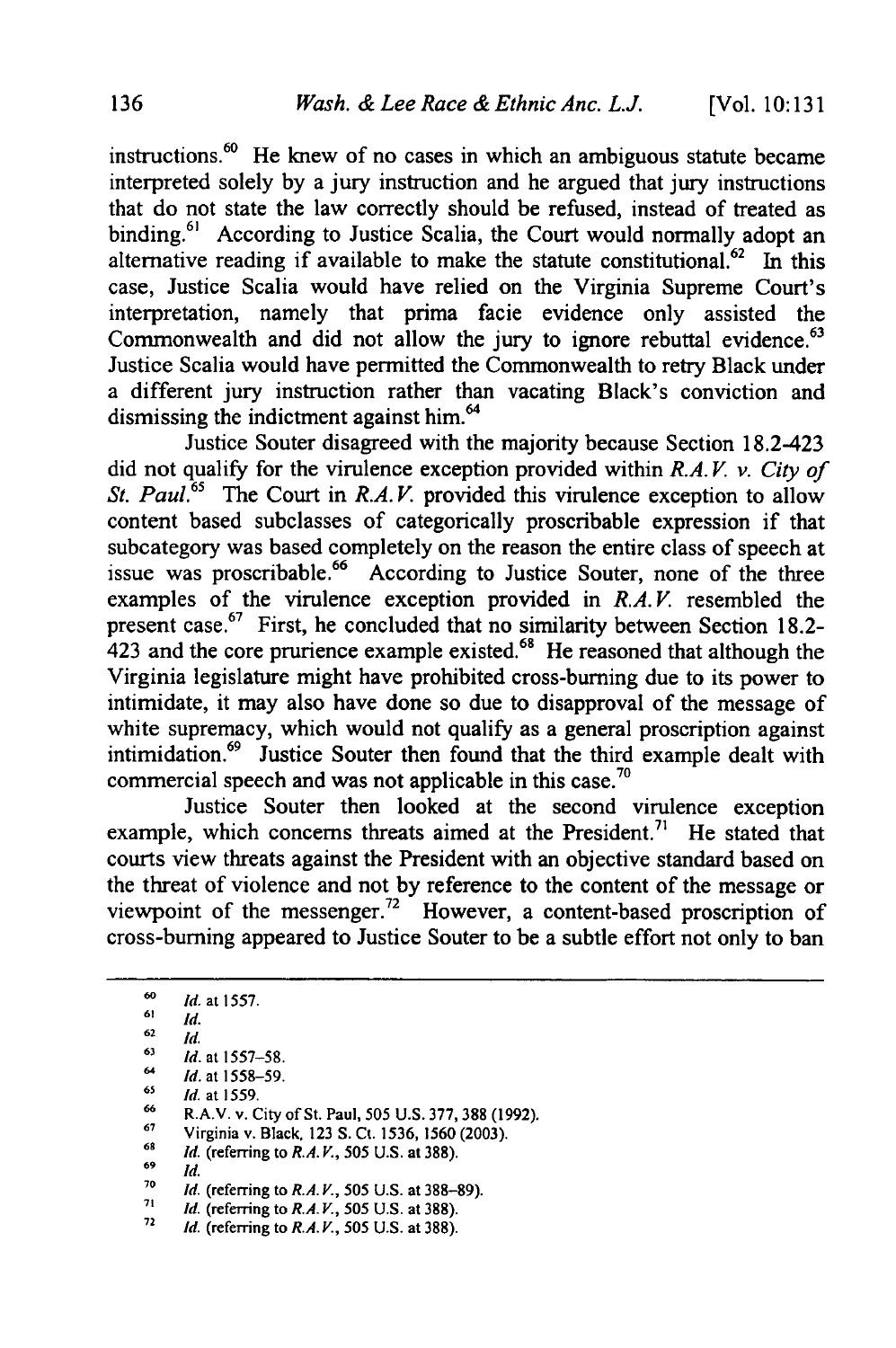intimidation caused by cross-burning but also the ideology of white supremacy broadcasted by non-threatening cross-burning.<sup>73</sup> Justice Souter concluded that Section 18.2-423 failed to fit within the second example because *R.A. V's* virulence exception does not allow prohibitions associated with a particular viewpoint.<sup>74</sup>

Justice Souter stated that the Court's decision appeared to modify the third exception in  $R.A.V.$  rather than the virulence exception.<sup>75</sup> The third exception allows a subcategory for content based discrimination within a proscribable category if no official suppression of ideas occurs and that the category is "not a ruse for message suppression."<sup>76</sup> He said that the prima facie evidence provision within the statute attempted to suppress ideas from a particular ideology and noted that, even without the provision, the statute would sufficiently prosecute those who bum crosses with intent to intimidate.<sup>77</sup> He viewed the prima facie evidence provision as an attempt to skew jury deliberations toward convictions in cases where only weak evidence of intent to intimidate existed or where a defendant provided only an ideological reason for burning a cross.<sup>78</sup> The provision would "thus tend to draw nonthreatening ideological expression within the ambit of the **79** prohibition of intimidating expression.<sup>"79</sup>

Because Section 18.2-423 did not fall under any of the *R.A. V.* exceptions, the statute would only survive if narrowly tailored to serve a compelling state interest.<sup>80</sup> Justice Souter found that it did not. Therefore, because the content-based distinction within Section 18.2-423 was invalid at the time of the arrests, Justice Souter believed that the three convictions should have been overturned.<sup>81</sup>

### DISSENTING OPINION

Justice Thomas concluded that the Court erred when it found an expressive component to cross-burning in its use of *R.A. V's* exception to the First Amendment's prohibition on content-based discrimination.<sup>82</sup> Justice Thomas stated that Section 18.2-423 banned only conduct, not expression,

**73** *Id.*  $\frac{74}{75}$  *Id. <sup>75</sup>Id.* at 1561.  $\frac{76}{77}$  *Id. 77 Id.*  $\frac{78}{79}$  *Id.* **<sup>79</sup>***Id.* **<sup>0</sup>***ld.*  $^{81}$  *Id.* at 1562. *82 Id.* at **1563.**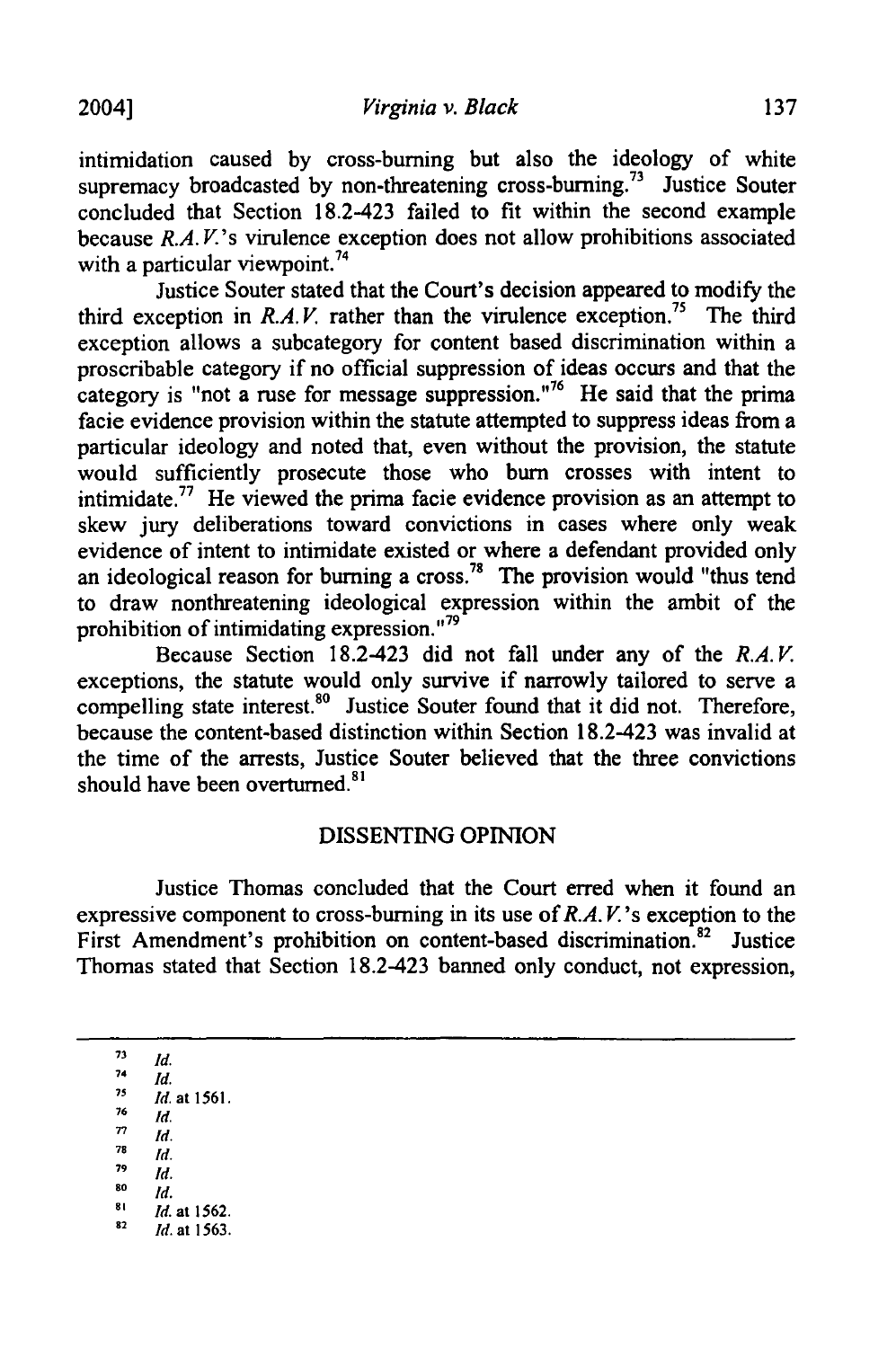and therefore should not be analyzed under a First Amendment test.<sup>83</sup> Treating cross-burning as speech, rather than conduct, ignores the history of cross-burning and its association with terrorist groups like the Ku Klux Klan. Justice Thomas provided examples of the association of cross-burning with violence and the way that cross-burning instills in the victims a wellgrounded fear of physical violence. $84$  He noted that even the legislative history behind Section 18.2-423 suggested that the legislature chose to ban the conduct of burning crosses rather than racist expression behind crossburning.<sup>85</sup> Because the statute only regulated conduct, Justice Thomas stated that there was no need for the Court to analyze the statute under any First Amendment test.<sup>86</sup>

Even if Section 18.2-423 implicated the First Amendment, Justice Thomas found the inference of intent in the statute's prima facie evidence provision constitutional.<sup>87</sup> The presumption in the jury instruction created a "statutorily supplied inference" that did not compel a specific conclusion or shift the burden of production.<sup>88</sup> Inferences are constitutional unless "no rational trier could make a connection permitted by the inference.<sup>189</sup> Justice Thomas stated that it was not possible to not make a connection between cross-burning and intimidation after examining the history of crossburning.<sup>90</sup> He stated that Section 18.2-423 resembled other types of statutes in which legislators found certain behavior so reprehensible that they created an irrebuttable presumption of intent, such as laws regarding drug distribution and statutory rape.<sup>91</sup>

Justice Thomas next addressed the plurality's concern that people who lacked the intent to intimidate would nevertheless be arrested and prosecuted prior to the instructions stage of an actual trial.<sup>92</sup> Justice Thomas did not find this problem compelling because the Court upholds regulations regarding the freedom of speech even when the conduct initially appears culpable, but results in dismissed charges.<sup>93</sup> For example, pornographers who traffic images of adults that appear to be images of minors may be arrested and prosecuted for child pornography even if the jury later finds the materials to be legal.<sup>94</sup>

**93** *Id.* **84 Id.** at 1564.  $\overline{1}$  **s5**  $\overline{1}$  *Id.* **86** Id. at **1566. 87** Id. at 1564. **8s** Id. at **1566-67. 89 Id.** at **1567.**  $^{90}$  *Id.* **91 Id.** at **1567-68. SId.** at **1568. 93 Id.**  $94$  *Id.*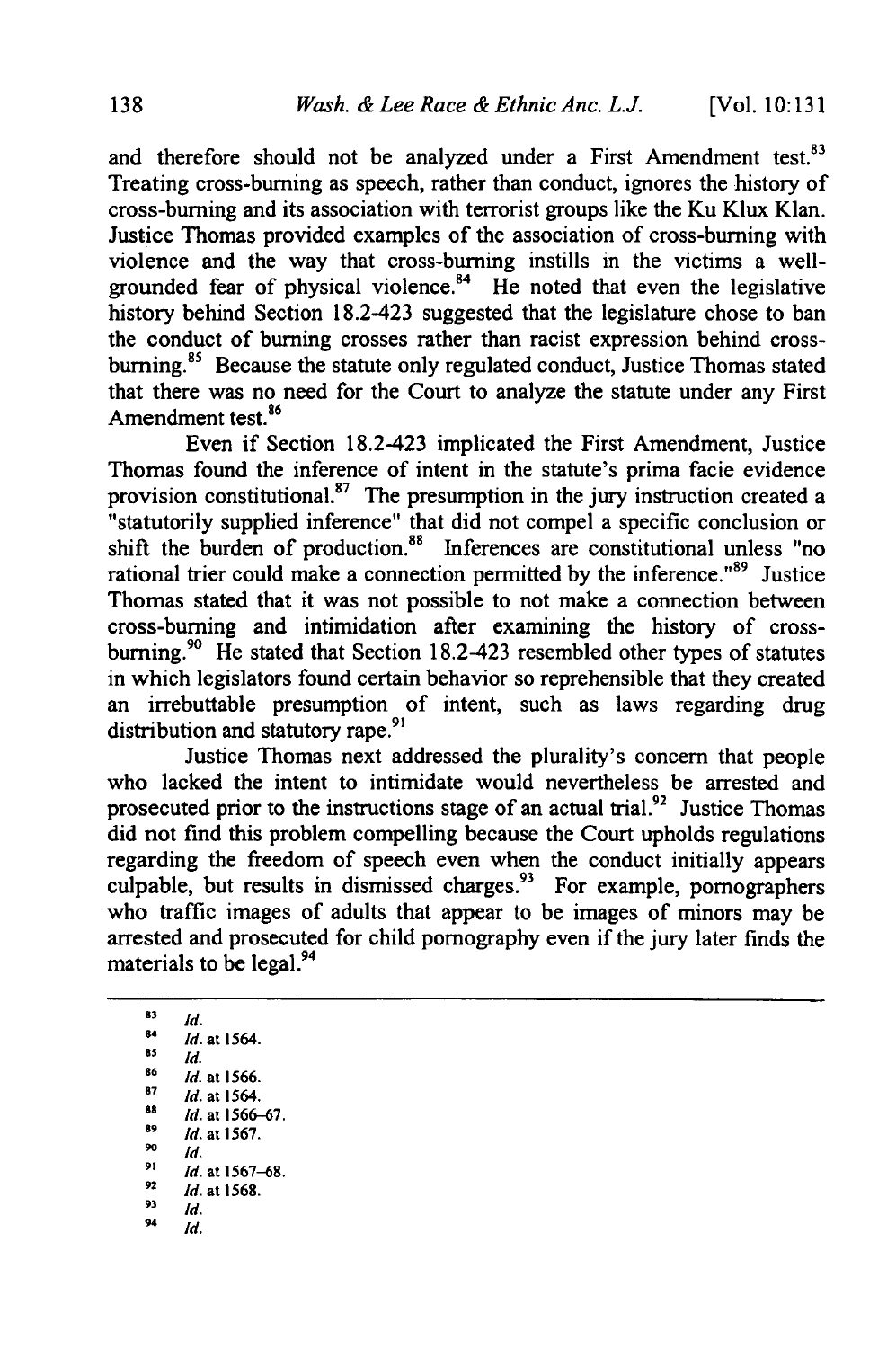*Virginia v. Black*

Justice Thomas concluded that the First Amendment must give way to other interests in certain situations.<sup>95</sup> He stated, however, that the plurality erred by finding that people sometimes bum crosses without intent to intimidate.<sup>96</sup> He disagreed that cross-burning could sometimes be just "unwanted communication" because he saw cross-burning as almost always a physical threat.<sup>97</sup>

#### **CONCLUSION**

The Court's opinion in *Virginia v. Black* clarifies case law regarding proscribable speech and provides support for the Court's opinion in *R.A. V.* In addition, the Court guides state legislatures in creating constitutional statutes that prohibit cross-burning. Finally, the Court furthers the interests of minorities while protecting the First Amendment guarantee of freedom of speech.

The Court's opinion fits squarely within the holdings of past First Amendment cases. The holding revitalizes the historical opinion provided in *Chaplinski v. New Hampshire*,<sup>98</sup> where the Court stated that certain types of speech, including fighting words or lewd speech, do not fit within First Amendment protections.<sup>99</sup> The Court's holding in *Black* also echoes the opinion in *Roberts v. US. Jaycees,'0°* in which the Court held that "stated violence or other types of potentially expressive activities that produce special harms distinct from their communicative impact... are entitled to no constitutional protection."<sup>101</sup> Finally, the opinion clarifies the virulence Finally, the opinion clarifies the virulence  $\alpha$  exception in  $R.A. V.$ <sup>102</sup>

The Virginia Supreme Court did not correctly interpret the Court's opinion in *R.A.V*. The court wrongly found Section 18.2-423 unconstitutional, mistakenly interpreting *R.A. V.* as a prohibition on all **forms** of content-based discrimination within a proscribable area of speech.<sup>103</sup> As discussed, the First Amendment does allow for content-based discrimination when the basis for the discrimination consists entirely of the very reason the entire class of speech is proscribable.<sup>104</sup> If the Supreme Court had upheld the

**<sup>95</sup>** *Id.*

 $\frac{96}{92}$  *Id.* 

**<sup>97</sup>** *Id.*

**<sup>98</sup>** Chaplinski v. New Hampshire, **315 U.S. 568** (1942).

**<sup>&</sup>quot;** *Id.* at **571-72.**

**<sup>1</sup>oo** Roberts v. **U.S.** Jaycees, 468 **U.S. 609** (1984).

**<sup>101</sup>** *Id.* at **628.**

**<sup>102</sup>** Several lower courts had correctly interpreted *R.A.V.'s* examples; if the Court had ruled differently these decisions would have been overturned. See, **e.g.,** People v. Stanistreet, **58 P.3d** 456 (Cal. 2002); Ohio v. Thompson, **767 N.E.2d 251** (Ohio 2002).

**<sup>103</sup>** Virginia v. Black, **123 S.** Ct. **1536,** 1549 **(2003).**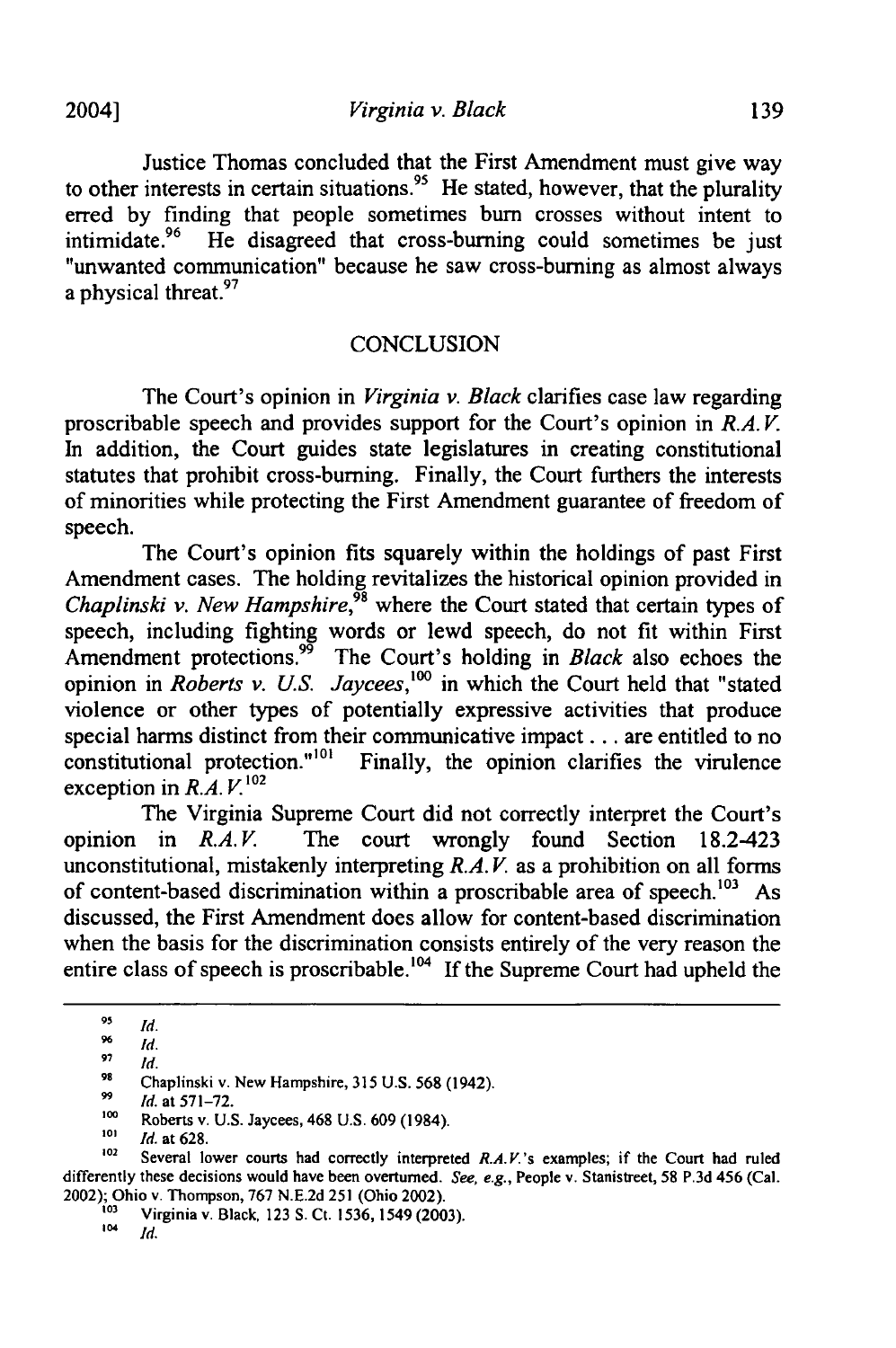Virginia Supreme Court's ruling, states could not regulate subsets of outrageously intimidating messages even if the entire type of speech failed to fall under First Amendment protection. An opposite ruling by the Supreme Court would have potentially lessened the protections of minorities: particularly threatening crimes in which minorities tend to be the victims, such as cross-burning with the intent to intimidate, would not have been specifically outlawed and special sanctions on those who use particularly virulent speech could not have been imposed.

By allowing states to create statutes that proscribe cross-burning with intent to intimate, the Court protects minorities from those who seek to terrorize them. A key point of the Court's opinion was that the cross-burning statute outlawed all cross-burning with intent to intimate, not just crossburning executed with animus against minorities. However, this overarching ban against all cross-burning with intent to intimidate carries the implication that minorities will be protected since many cross-burnings are intended to intimidate minority victims. In future cases involving symbolic speech or content-based discrimination, a statute will be found constitutional if the specific speech outlawed falls under a class of proscribable speech.

To protect the victims of cross-burning after *Black,* states must ensure that their statutes fit within *R.A. V.'s* virulence exception and that their statutes ban all cross-burning with intent to intimidate, without limitations regarding content. For example, both Idaho's and Montana's cross-burning codes include provisions prohibiting cross-burning based on certain characteristics such as race, color, or involvement in civil rights activities.<sup>105</sup> A court could find this unconstitutional for the same reasons that the Court found the ordinance in *R.A.V.* unconstitutional. To comply with the virulence exemption, a statute cannot contain special prohibitions on speakers who express views on certain disfavored subjects.<sup>106</sup> If the statute does have special prohibitions, the law is no longer proscribable for the reason that the entire type of speech is proscribable.

In addition to complying with the virulence exception, states should also re-examine any prima facie evidence provisions of their statutes. For example, Connecticut's cross-burning statute could be problematic because it automatically deems the burning of a cross on public property or private property without the owner's permission an illegal discriminatory practice.<sup>107</sup> Like Section 18.2-423's unconstitutional prima facie evidence provision, Connecticut's statute fails to examine the cross-burner's intentions. A

*<sup>105</sup>* **IDAHO** CODE § 18-7902 (2003); MONT. CODE ANN. § 45-4-221 (2003).

<sup>106</sup> R.A.V. v. City of St. Paul, 505 U.S. 377, 391 (1992).<br><sup>107</sup> CONN. GEN. STAT. ANN. § 46a-58 (2003).